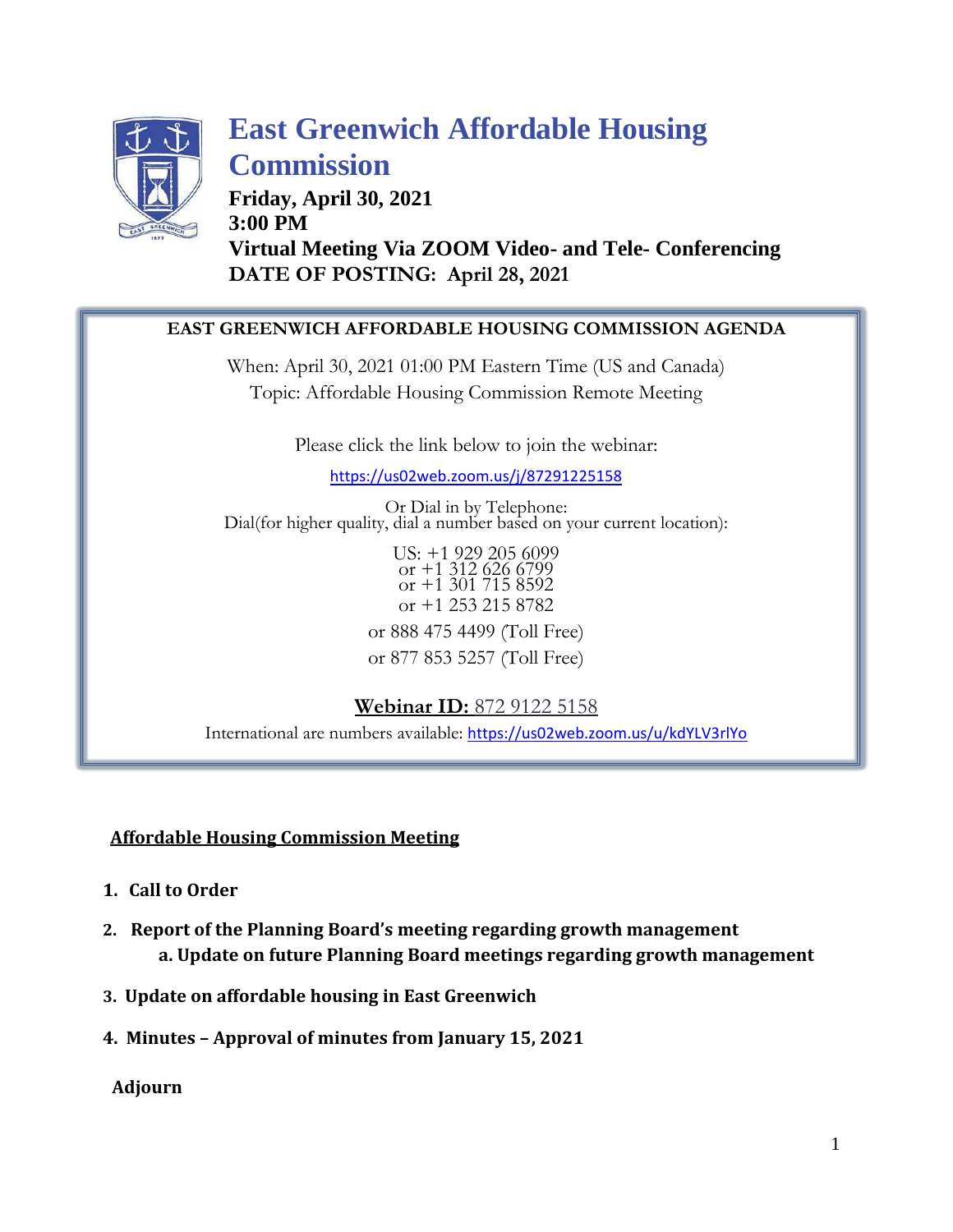#### **Public Access Instructions for "Virtual" East Greenwich Board Meetings**

The Town of East Greenwich is conducting a virtual Affordable Housing Commission Meeting on Friday April 30, 2021 at 3 pm. The information below is provided to assist applicants, abutters, residents and other interested parties with the technical information necessary to participate.

The Town has chosen to use a video conferencing product called **[Zoom](https://zoom.us/)** for hosting local public meetings during the current health emergency. Zoom is available as an app - you can download it on your smart phone or personal computer for free. (Deluxe "for-a-fee" versions also exist and many of you may already be using those in your own personal or business dealings.) You will also have the low-tech option of simply phone dialing-in for audio-only. We strongly encourage you to access the meeting visually – for obvious transparency reasons, so you can see Board members and applicants – but also because the presentations will be on-screen (plan sets and related reports) to round out your understanding of what is being considered.

To be clear, you do not have to have a Zoom account to attend a Zoom meeting. You may wish to create an account, but that is not required to participate in the Town's "virtual" public meetings. We hope you will join us via Smartphone, tablet, laptop, or computer as this option enables you to view the Board and presenters in a gallery view and to see all application materials presented on your screen. If accessing the meeting this way, you will be prompted to download the software. You can get to the meeting at its start time by either clicking the hyperlink in the posted agenda (available via the Town's or Secretary of State's Website) OR -

### **Go to Zoom.us and Simply Click on "Join a Meeting".**

When you go to the Zoom website, you will be prompted to either JOIN or DOWNLOAD the Zoom tool. Note the DOWNLOAD will require a second step to install the application. This is a personal choice.

#### **Enter this Webinar/Meeting ID: 872 9122 5158**

To join you will be asked for your name and email. Your name is all that is required.

You will be asked if you want to join the meeting audio via computer audio, or via telephone. Use of computer audio is recommended, if enabled on your device, however you can also use your telephone for audio. When you enter the meeting room, your phone will be muted. You will be able to see members and participate when called on for public comment. If you would like to speak when the Chair opens the floor for public comment, use the 'raise your hand' icon in the Zoom platform, located toward the bottom of the screen. You will be recognized to speak and can share your comments via audio when recognized. You will be prompted on your screen to unmute yourself and you will be required to state your name for the